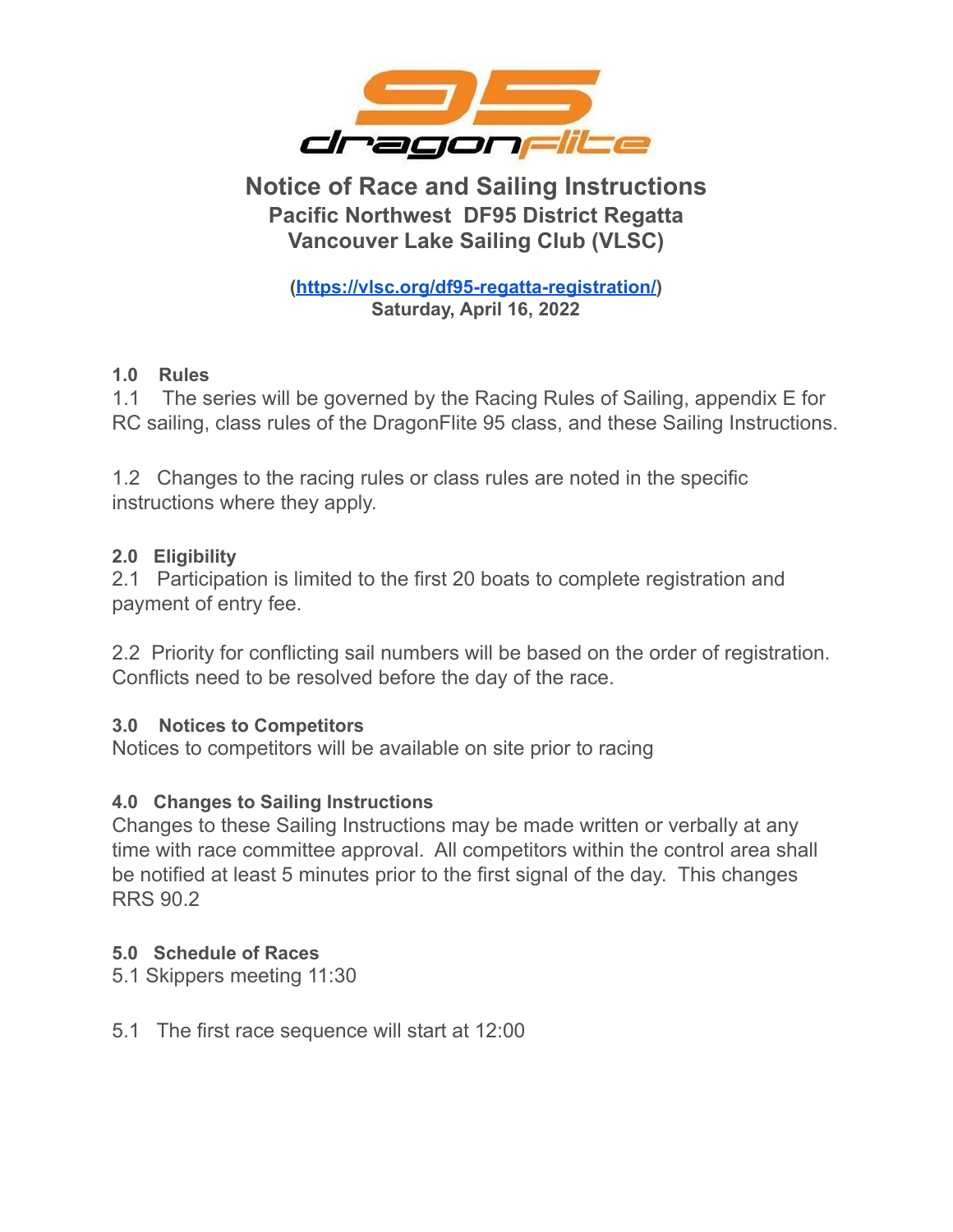

- 5.2 Around 15:00 a 30 minute break will be taken for a meal period, etc.
- 5.3 No heats will start after 17:00 and the event will be ended
- 5.4 Total races scored and discards

5.4.1 After 4 heats have been completed, 1 discard.

5.4.2 After 8 heats have been completed, 2 discards.

5.4.3 After 16 heats have been completed, 3 discards; and so on for every further 8 races completed.

5.5 *After a heat has been completed, racers may request a delay of the next start up to 5 minutes, maximum of 1 such delay per racer per day.*

#### **6.0 Fleet Designation**

All boats will compete as one fleet.

#### **7.0 The Course**

The course(s) will be verbal and/or displayed on a course board. The race committee shall consist of (Race Director).

#### **8.0 Launch area**

The launch area is unrestricted

#### **9.0 Marks**

9.1 Marks will be of various colors and geometry and will be verbally designated in the course description

9.2 The starting and finishing marks may consist of two temporary marks, or a point between permanent and temporary marks.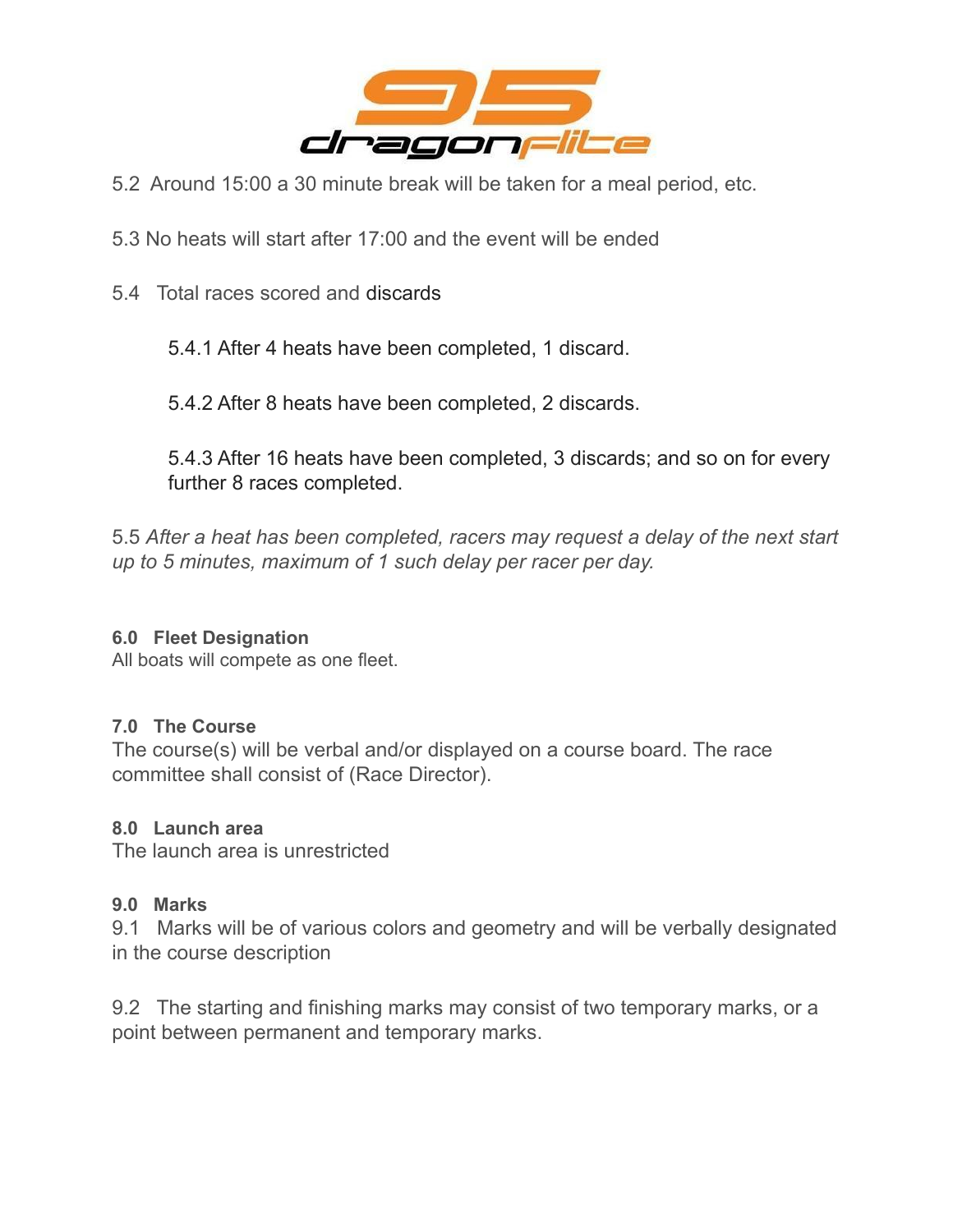

### **10.0 Obstructions**

The following are designated as obstructions: moored boats or lifts, permanent moorings, docks, and floating wood in addition to natural obstructions.

# **11.0 The Start**

11.1 Races will be started via a recorded 2 minute countdown sequence

11.2 Race committee at their discretion can use all Starting Penalties as described in RRS 30.0

11.3 The starting line will be on the course side of the starting marks

11.4 Prior to the warning signal, a racer may request the Race Director to delay the starting sequence for a maximum of 2 minutes to repair a technical problem or breakdown. Each boat may be granted 2 such delays per day. Delays for tuning or adjusting rigs will not be granted.

11.5 Boats whose warning signal has not sounded shall stay clear of the starting area. Boats not racing shall stay clear of marks, boats racing, and mark set boats.

11.6 A boat not actively sailing in the starting area at the warning signal will be scored DNS.

# **12.0 Finish**

12.1 The finish line will be on the course side of the finishing marks.

12.2 Each competitor shall announce their sail number at the moment of finishing.

# **13.0 Penalty System**

13.1 A boat touching a mark as defined by RRS 31, shall take a penalty turn as required by RRS 4.4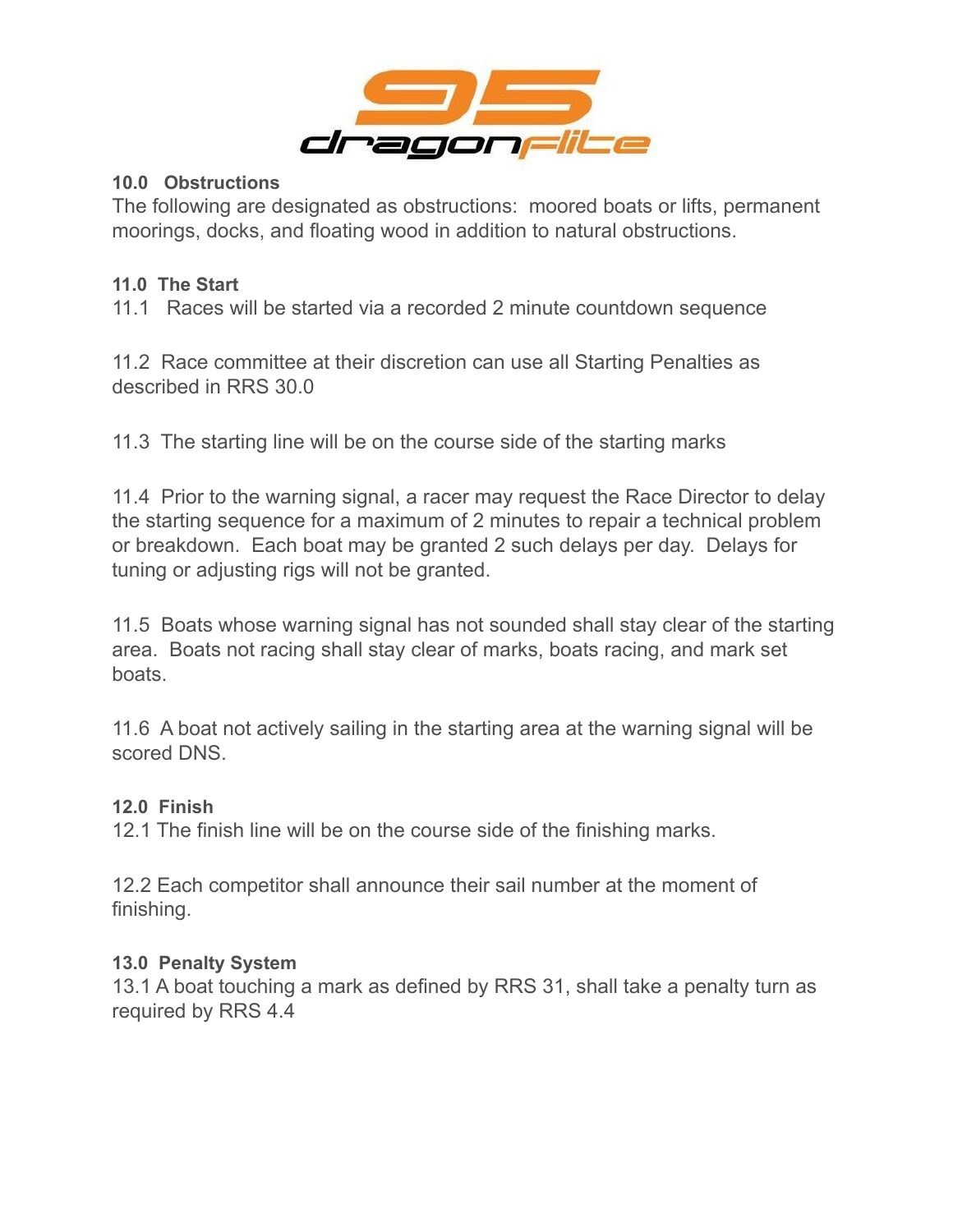

13.2 The penalty for a rules infraction is one turn (one tack and one gybe) in accordance with RRS E4.3

## **14.0 Time Limits**

14.1 If no boat has passed Mark 1 within 10 minutes, the heat will be abandoned

14.2 If a boat has finished within 15 minutes, the heat will be scored.

14.3 Boats failing to finish within 5 minutes after the first boat finishes will be scored DNF.

# **15.0 Protests**

15.1 A boat protesting another boat while sailing shall hail the other boat, as required by RRS 61.1(a) as modified by rule RRS E5.2. Only those sailors directly involved in an alleged foul shall participate in that protest

15.2 Boats filing a protest with the protest committee shall do so within 10 minutes of when the last boat finishes the last heat of the day. The protest can be verbally submitted. Skippers may be granted additional time to file a protest, if required, in order to record relevant facts. Protests will be heard at least ½ hour after all races are completed for the day.

15.3 Where stated by local, verbal, or written instruction and known as "The Grace Rule": It shall be the onus of the sailor fouled to notify or confirm the foul by requesting circles from the offending boat.

# **16.0 Scoring**

16.1 The Low Point Scoring System RRS A4 will be used

16.2 Tie scores will be resolved in accordance to Race Ties RRS A7 and Series Ties RRS A8

16.3 Four hours completed shall be required to constitute a race day unless verbally changed by the Race Director and Race Committee.

# **17.0 Equipment and Measurement Checks**